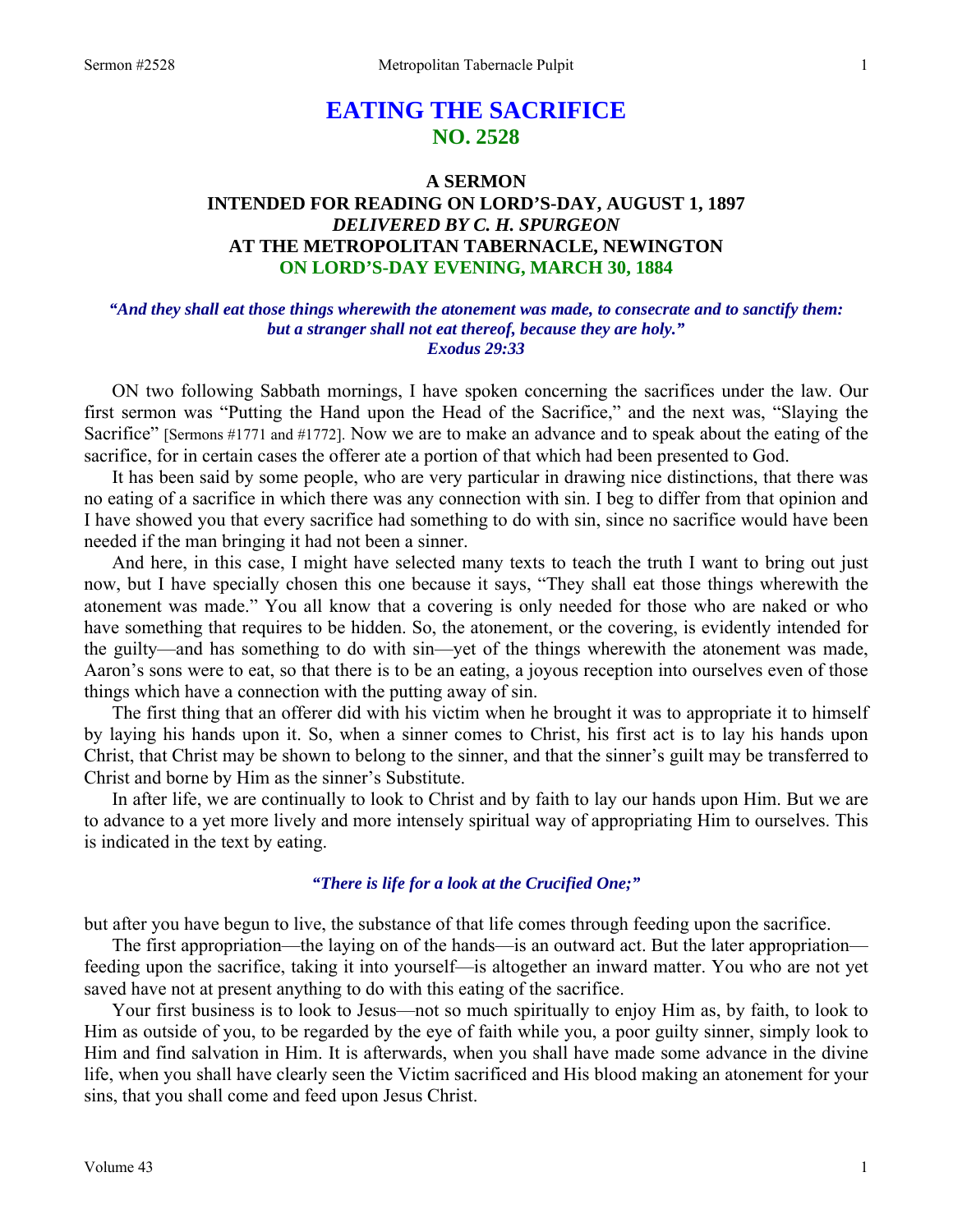At the time of the Passover, the Jew must first take the lamb, and kill it, and sprinkle the blood on the lintel and the two side posts of his house. And after that he must go inside, and when the door is shut, feed upon that lamb whose blood is sprinkled outside. He must eat the Passover supper that he may be refreshed before starting on his journey through the wilderness.

Let not this distinction be forgotten—the eating of the sacrifice is not intended to give life, for no dead man can eat—but to sustain the life which is there already. A believing look at Christ makes you live, but spiritual life must be fed and sustained—and the feeding of that life is explained by our Savior in the words I read to you just now—"Except ye eat the flesh of the Son of man, and drink his blood, ye have no life in you. Whoso eateth my flesh, and drinketh my blood hath eternal life; and I will raise him up at the last day. For my flesh is meat indeed, and my blood is drink indeed"—spiritual meat and spiritual drink to support the spiritual life which God has given.

Hence it was ordained, even under the law, that after the atonement was made, to consecrate and to sanctify the priests, they were to come, and sit down, and "eat those things wherewith the atonement was made."

**I.** The first thing about which I have to speak to you at this time is, THE PARTICIPATION—the eating of the sacrifice.

So, first, I will *describe it*. We are to "eat those things wherewith the atonement was made," to participate in Christ, to take Him into ourselves. The act of eating is a very common but a very expressive method of setting forth participation, for it is entirely personal. Nobody can eat for you or drink for you. It is personally for yourself that you partake of bread, and the bread goes into yourself, to build up yourself, to be assimilated by yourself into yourself so as to become part of yourself.

And dear friend, the Lord Jesus Christ must thus be received into your heart and soul by yourself, for yourself, and must remain within yourself, you exercising upon Him continually a blessed act of faith by which you have communion and fellowship with Him. This can't be done by any sponsor, or any proxy, or through any means—it must be done personal[y, directly, and distinctly by yourself.

God help you to receive Christ into yourself! That point, surely, is plain enough. As a man himself receives food into himself, to become part of himself, so must you and I receive the Lord Jesus into ourselves, for ourselves, to be interwoven with ourselves, so that we twain shall be one.

This participation is not only personal, but it is distinctly inward. There is no receiving Christ by any exercise of the flesh, by aught that we can do externally. It is within that we are to receive Christ, with our heart, with our spirit. We are not to regard Him alone as yonder on the cross, but as formed in us the hope of glory, as coming into us to sit as King upon His throne, and to reign within us—for it is into our innermost nature that we are to receive the blessed truth concerning Christ and His atonement.

And it is an active reception, too. A man can receive some things into himself passively. Oil may penetrate into his flesh. Certain drugs may be injected beneath the skin and so may permeate the blood. But eating is an active exercise, a thing done by a man, not in his sleep, but with the full intent that he may receive into himself that which he eats. So must you receive the Lord Jesus Christ, feeding upon Him willingly, actively taking Him into yourself with the full consent and power of your whole being.

You know, also, that eating arises from a sense of need and it leads to a sense of satisfaction. The most of people eat because they are hungry, though I suppose there are some who eat simply because the time has come, whether they need food or not. I have heard that the best time for a poor man to have his dinner is when he can get it, and that the best time for a rich man to have his dinner is when he wants it. And I think there is something in the saying.

In this spiritual feeding, if you will feed on Christ when you can get Him, you may begin at once. What is wanted in most cases is an appetite, but when a man has an appetite for Christ, when he says, "I must have pardon, for I am a sinner. I must have a renewed heart, for I have an evil one. I must have spiritual life, for I am in a state of spiritual death," then he has the appetite which only Christ can satisfy. Then, when he receives Christ into his heart, there follows a sense of satisfaction as you have sometimes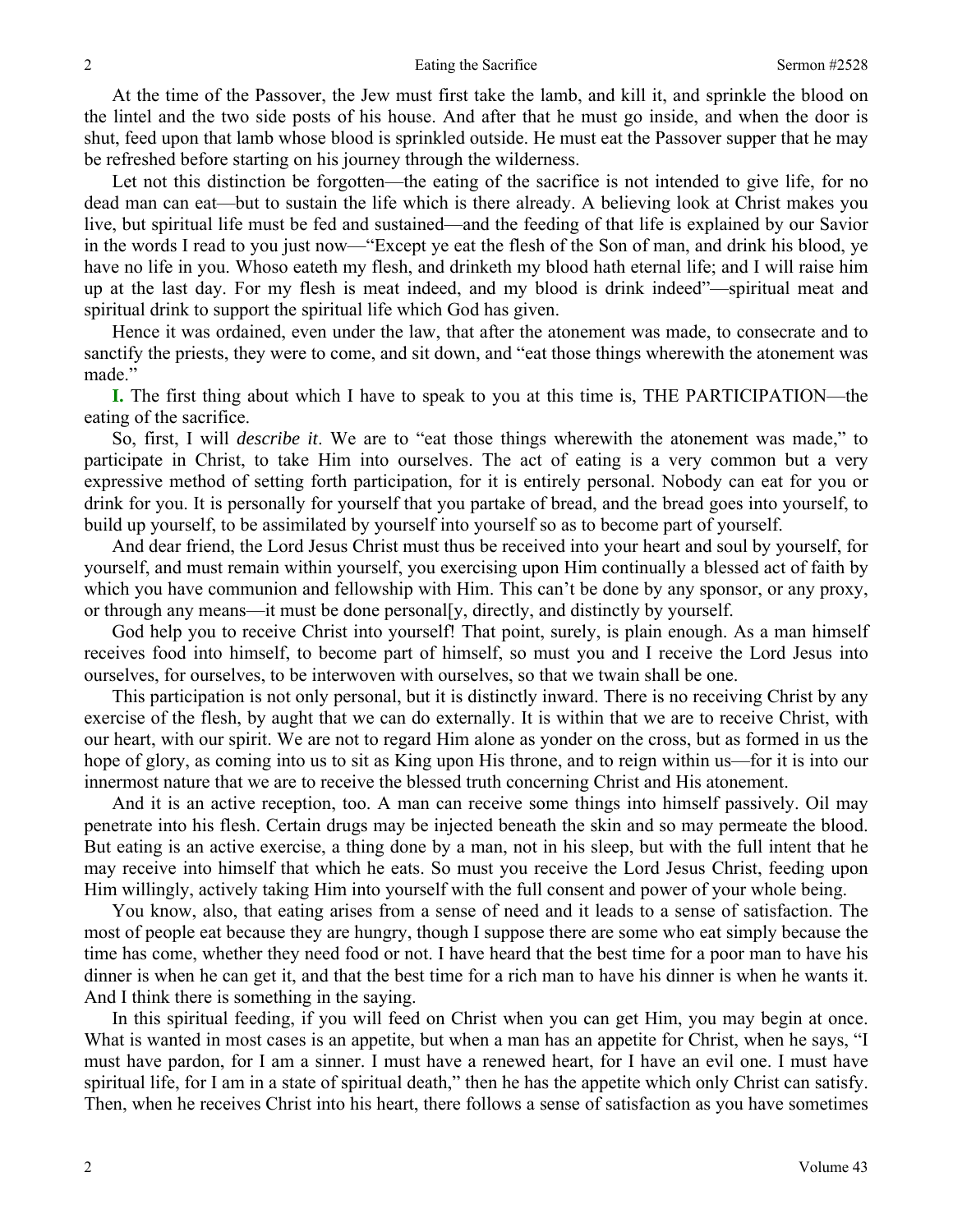seen in the case of a person who has enjoyed a good meal. He wants no more. He lies down and is perfectly content.

Oh, but what a satisfaction Christ brings to the soul that feeds upon Him! When you have fed on Him, dear friends, how full you have become—not to repletion, for the more you receive of Him the more He will enlarge your capacity—but you have received Him to the fullness of satisfaction.

Do you recall that Psalm where David says, "My soul shall be satisfied as with marrow and fatness; and my mouth shall praise thee with joyful lips"? Oh, yes! and it is so with us when we receive Christ into our heart, then are we filled to the full and this is the kind of participation which is meant in our text.

We are to "eat those things wherewith the atonement was made"—we are to receive Christ personally, inwardly, actively, because of our soul's hunger, and that our feeding upon Him may lead to an intense satisfaction with Him. Do you want another Savior, you who have received Christ Jesus into your souls? I know that you do not. Is there something, after all, that you desire to add to the blessed Lord and His divine work? I know that there is not, for "ye are complete in him"—perfectly satisfied with Christ Jesus, filled up to the brim with all spiritual blessings.

Thus I have tried to describe this participation, now I want you to *practice it.* Notice that the text says, "They shall eat those things wherewith the atonement was made." Among "those things" there was flesh, there was bread in the basket, and so forth. And they were to eat of all those things. I gather from this injunction that you and I must endeavor to feed upon all that makes up the atonement and all that is connected with the atonement.

For instance, let us feed upon the Father's love that gave the Lord Jesus Christ to bleed and die. Then let us feed on the fact of the divine person of the Lord Jesus. Oh, what a blessed loaf that is! What is the use of a Savior to me if He is not divine? I am sure that nothing short of deity can ever save such a soul as mine from the sin in which it is found.

But Christ is "very God of very God," so I feed upon that glorious truth. Will not you do the same, dear friends? Then feed upon the fact of His perfect humanity, bone of our bone and flesh of our flesh, of a human mother born, as certainly man as we are. Oh, there is many a satisfying meal in the blessed doctrine of the true and indisputable humanity of our Lord Jesus Christ!

Then, when you have fed upon Christ's deity and humanity, feed upon the willingness with which He came to save us. Long before He was born into this world, His delights were with the sons of men and He looked forward with joy to the time of His appearing. "Lo I come," said He, "in the volume of the book it is written of me, I delight to do thy will, O my God."

In the fullness of time He came, leaping over the mountains, skipping over the hills, that He might save His people. It is no unwilling Savior who has come to save you and me, beloved. Feed on that sweet truth. Think of the love that did lie at the back of it all, the love He had to His church and people, which moved Him to lay aside all His glory and take upon Himself all our shame—to surrender the ineffable splendor of His throne to be nailed up to the shameful cross.

O brethren, there is a great feast for the soul in the love of Christ! This is "butter in a lordly dish." There was never such wine, even at a king's marriage, as that which Christ Himself made, and we can truly say to Him, "Thou hast kept the best wine until now."

Ay, but I believe that there is food for us at every stage of the Redeemer's passion. There are sweet fruits to be gathered even in dark Gethsemane. There are precious clusters of the vine to be found at Gabbatha, the pavement where the cruel scourges made the sacred drops to roll. What food there is for our souls upon Calvary! Every item of our Lord's death is sacred. We would not omit any of the details of His suffering, for some strike one mind and some strike another, but could we go through the whole history of our Savior, from the agony in Gethsemane till He said, "It is finished," we should find all the way full of food for our souls.

Where are there such pastures as those that grow on Calvary? Sharon, you are altogether outdone! O plains that fed the flocks of old, you are barren compared with this little hill whereon the Savior poured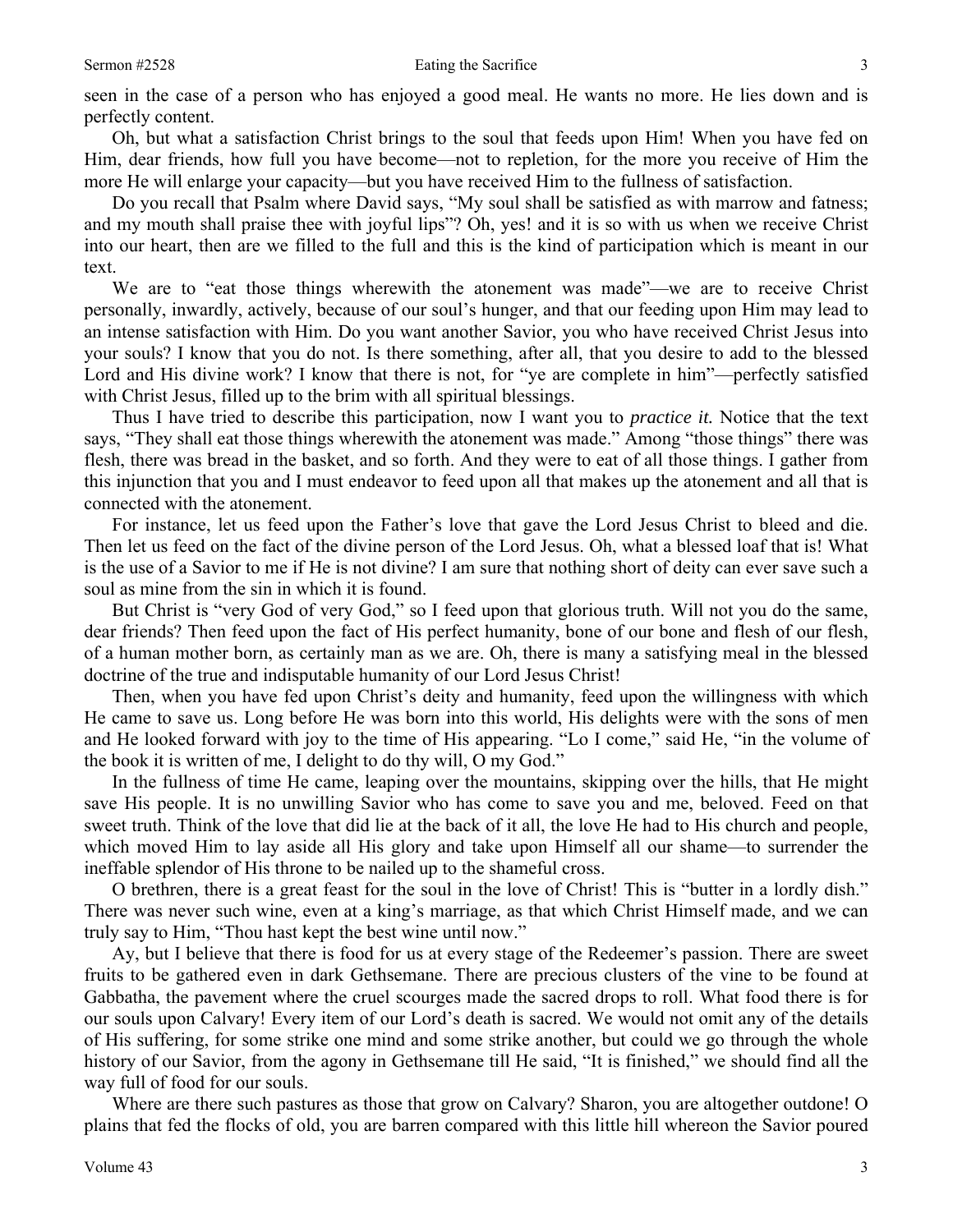out His soul unto death! Try, dear Christian friends, to feed on all these things. I cannot keep you to do it now, but at such times as you can get an hour, or even a few minutes, say to yourself, "This is all spiritual food for me. I am to feed on 'those things wherewith the atonement was made.'"

Before I pass to the second division, I want to tell you one thing more about this participation which, I think, *ennobles it*, and lifts it altogether out of the commonplace, namely, that this feeding of the priests—or if you turn to the peace-offering, the feeding of the offerer himself—upon the sacrifice, was in fellowship with God.

When the sacrifice was offered, a part of it was burnt on the altar. That was God's portion. The altar represented God, and the Lord received the portion that was consumed by the fire. In the text before us, we see that the priest was also to take his share. It was a part of the same sacrifice, so both God and the priest fed upon it.

You and I, beloved, are to feed with God on Christ. That is a blessed sentence in the parable of the prodigal son where the father said, "Let us eat, and be merry." The father feeds, and the family fed with him—"Let *us* eat, and be merry." Oh, it is indeed joyful for us to remember that the Father finds satisfaction in the work and merit, the life and death of the Only Begotten! God is well pleased with Jesus, for He has magnified the law and made it honorable. And that which satisfies the heart of God is passed on to satisfy you and me. Oh, to think of our being entertained in such a fashion as this!

You remember that it is said of the elders who went up with Moses and Aaron into the mount, that "they saw God, and did eat and drink." And surely we are as favored as they were, for now in Christ Jesus we behold the reconciled God, and we eat and drink with Him. And while the Father smiles because the work of atonement is finished, we sit down and we rejoice, too.

Even we poor weeping sinners wipe our tears away and sing,—

*"Bless'd be the Father, and His love, To whose celestial source we owe Rivers of endless joy above, And rills of comfort here below."* 

If God is content, so are we. If the Judge of all the earth says, "It is enough," we also say, "It is enough." Our conscience echoes to the verdict of the Eternal. Christ has finished the transgression and made an end of sins, and brought in everlasting righteousness, and therefore we enjoy the sweetest imaginable rest in Him.

The Father's delight is in Him and so is ours. Oh, who among us who knows the Lord Jesus, will stand back for a moment from this blessed eating with God? "They shall eat those things wherewith the atonement was made, to consecrate and to sanctify them."

**II.** This brings me to my second point which is an advance upon the former one, namely, THE OFFICIAL CHARACTER OF THIS PARTICIPATION. In this particular form, the participation was for the priests only.

Now, mark this. The child of God, when he is first converted, does not know much about being a priest, he does not know much about doing anything for Christ. I heard of a good Scotch woman whose style of speech I cannot imitate, but I like the sense of it. Someone said to her, "How long have you been a servant of the Lord?" She said, "Nay, nay, but He has been a servant to me, for does He not say, ' I am among you as he that serveth"?

"Ah!" replied the other, "that is true. But still, you have served the Lord." "Yes," she answered, "but it is such poor work I have ever done that I do not like to think of having done anything at all for Him. And I would rather talk of how long He has been doing something for me, than how long I have been doing anything for Him."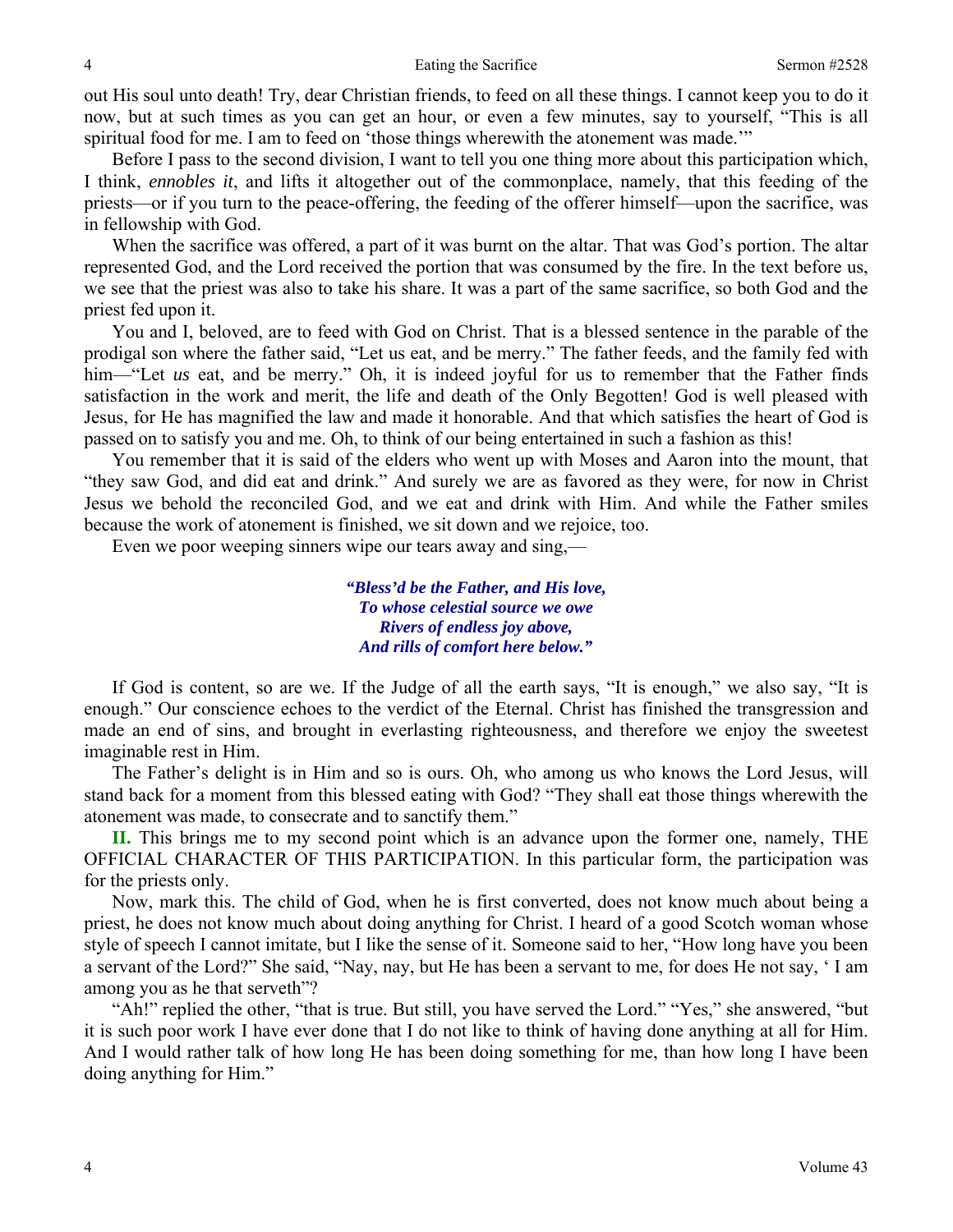#### Sermon #2528 Eating the Sacrifice 5

That is quite true. Yet, inasmuch as the Lord Jesus Christ died for us, we reckon that we all died and that He died for us that we henceforth should live, not unto ourselves, but unto Him and so we do. If the Lord has really blessed us with His love, we have begun to be priests, and we have begun to serve Him.

Now the priest, because he is a priest, is the man who must take care that he feeds upon the sacrifice. But how are we priests? I am not now talking about ministers, I am talking about all of you who love the Lord. Christ has made all of us who believe in Him to be kings and priests unto God—there is no priesthood in the world that is of God save the High Priesthood of our Lord Jesus Christ, and next to that, the priesthood which is common to all believers.

And the idea of there being any priesthood on earth above and beyond the priesthood of all believers is a false one, and there is no Scripture whatever to vindicate it, to justify it, or even to apologize for it it is one of the lies of old Rome. All believers are priests, but they do not all fully recognize that great truth. It is a pity they do not realize that glorious fact and so join in the apostle John's doxology, "Unto him that loved us, and washed us from our sins in his own blood, and hath made us kings and priests unto God and his Father; to him be glory and dominion for ever and ever. Amen."

Being priests, they are, first of all, *to offer themselves.* What says the apostle? *"*I beseech you, therefore brethren, by the mercies of God, that ye present your bodies a living sacrifice, holy, acceptable unto God, which is your reasonable service." Now, you will never do this unless you feed upon Christ. I shall never be myself a sacrifice to God unless my soul is nourished upon the true and living sacrifice, Christ Jesus my Lord. To attempt sanctification apart from justification is to attempt an impossibility. And to endeavor to lead a holy life apart from the work of Christ is an idle dream. You priests who offer yourselves unto God must take care that it is all done through Christ who is in you.

Next, as priests, we are *to intercede for others.* A priest was chosen to offer prayer for others and every Christian ought to pray for those who are round about him. But you will never be men of prayer unless you feed on Christ, I am sure of that. If Christ is not in your heart, intercessory prayer will not be in your mouths. You will never be true pleaders with God for men unless you are yourselves true feeders upon the atoning sacrifice of Christ.

A true priest is, next, *to be a teacher.* The prophet Micah said, "The priest's lips should keep knowledge," and so should it be with all Christians. They are to teach others. But you cannot teach others what you do not know yourselves. And unless you are, first, partakers of the fruits, you will never be able to sow the seed. You must feed upon Christ in your inmost soul or else you will never speak of Him with any power to others.

Priests, again, were chosen from among men *to have compassion on the ignorant* and on such as were out of the way. That is your duty, too, as Christians—to look after the weak ones and the wandering ones—and to have compassion upon them. But unless you live by faith upon the compassionate Savior, you will never keep up the life of compassion in your own soul.

If Christ is not in you, neither will you be in the spirit of Christ, full of love to such as need your help. But coming fresh from communion with the Father and with His Son Jesus Christ, your words of consolation will sweetly drop into afflicted hearts and will comfort them. You will have the tongue of an instructed one and be able to speak seasonable and sweet words to such as are weary. Take care, then, that you feed upon Christ.

I believe, also, that a Christian man is to act as a priest for a dumb world, and *to express the worship of creation.* It is he who is to chant creation's hymn. It is his voice that must lift up the hallelujahs of the universe. The world lacks a tongue. Yon sea, with all its rolling billows, yet speaks not a word articulately. And yonder stars, with all their brilliance, cannot tell out the glory of God in human language, or indeed in any language at all. "There is no speech, nor language; their voice is not heard."

Nor can the sweet flowers, nor even the birds, in actual language tell of Him who made them and express their gratitude to Him. But you and I have a tongue, which is the glory of our frame, and with that tongue we are to open our mouths for the dumb and speak the praises of God for all creation. Take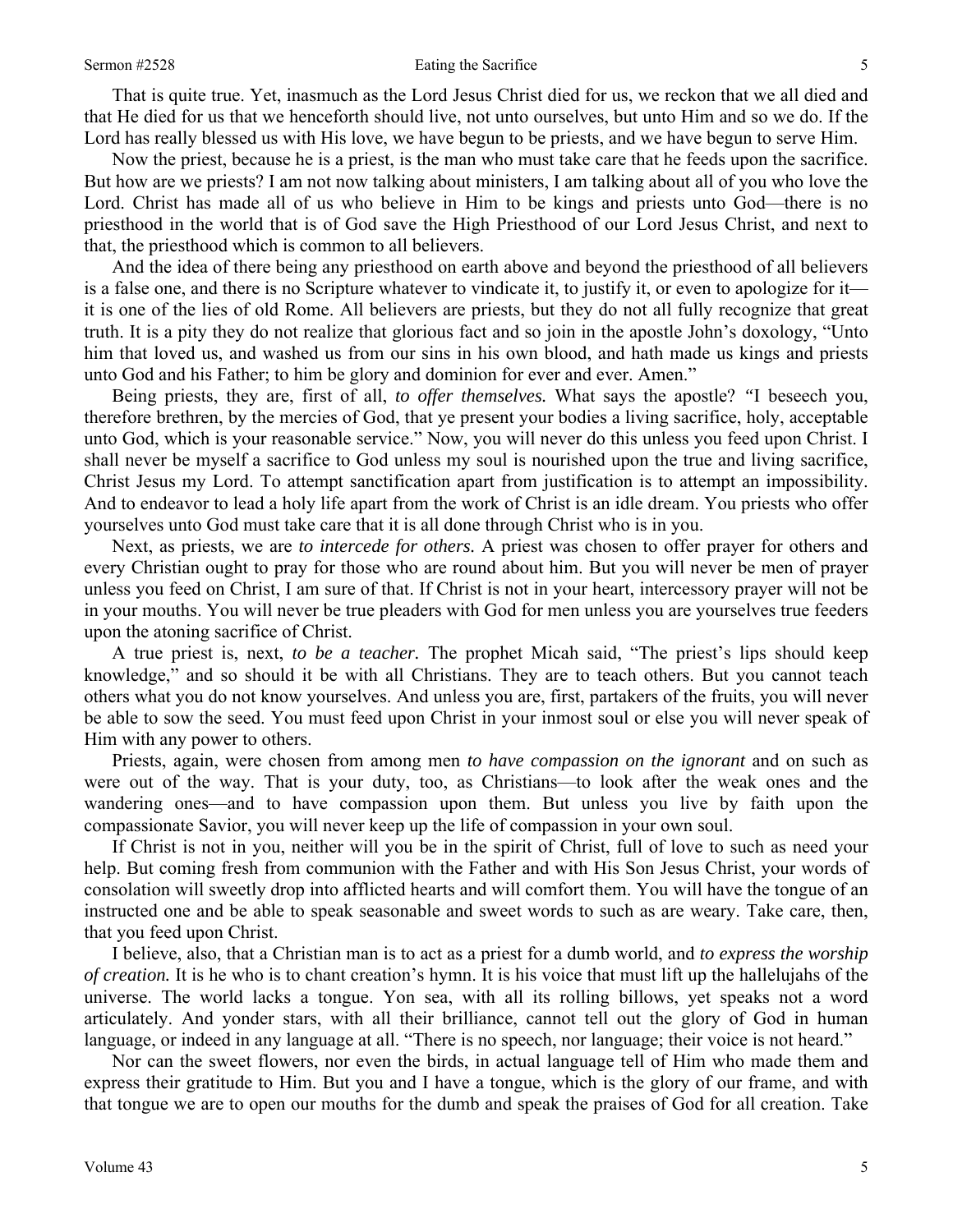care that you do it. Before you lies the world, like a great organ, all ready to sound forth the sweetest music, but it cannot play itself.

Those little hands of yours, if they are instinct with heavenly life, are to be laid among the keys and you are to fetch forth strains of mighty hallelujahs unto Him who has made all things and sustains all things by the power of His hand. Feed on Christ and you will be able to do this, for He speaks to reveal God and He becomes the tongue of men unto the Father. Live on Him and you shall learn the art of speaking for creation unto the Creator.

**III.** Now I have done when I have very solemnly noticed, in the third place, THE ABSOLUTE PROHIBITION. "They shall eat those things wherewith the atonement was made…but"—"*but* a stranger shall not eat thereof, because they are holy."

Who was "a stranger" in such a case as this? Everybody was a stranger, in the matter of the priests, but such as belonged to the priests. And strangers might not partake of the sacrifices with the priests. The prohibition is clearly given in the  $22<sup>nd</sup>$  chapter of Leviticus, at the  $10<sup>th</sup>$  verse—"There shall no stranger eat of the holy thing: a sojourner of the priest"—that is, a mere guest—"or an hired servant, shall not eat of the holy thing."

Listen. You who only come into the house of God just to look on, you who do not belong to the family, but are only sojourners—welcome as sojourners—but you may not eat of the holy thing. You cannot enjoy Christ, you cannot feed upon the precious truth connected with Him, for you are only a sojourner. I am very sorry, on the first Sabbath night in the month, and I think that some of you must feel very sorry and sad, too. There is to be the communion, the Lord's supper. You have been hearing the sermon, but you have to go away from the table, or else to take your place among the spectators. You are only sojourners—you do not belong to the family and dare not profess that you do. You are only a sojourner or a stranger.

And it was the same in the case of a hired servant, he might not eat of the holy thing, and he who only follows Christ for what he can get out of Him—he who works for Christ with the idea of meriting salvation, hoping that he may earn enough to save himself by his works—is only like a priest's hired servant. He says, "I do my best and I believe that I shall go to heaven." Yes, just so. You are a hired servant, even though heaven seems to be the wage you are expecting, and you may not eat of the holy thing.

Now notice what is written in Leviticus 22:11. "But if the priest buy any soul with his money, he shall eat of it." Is not that a blessing? *If the Lord Jesus Christ has bought you with His precious blood*, and you by faith recognize yourself as not your own, but bought with a price—then you may eat of the sacrifice. "If the priest buys any soul with his money"—it may be a very strange person, somebody for whom you and I would not give two pence—but if the great High Priest has bought any soul with His money, "he shall eat of it."

"And he that is born in his house, shall eat of his meat." There is the doctrine of regeneration, as the former part of the verse spoke of redemption. *If you have been born again*, and are no more in the house of Satan, but in the house of the great High Priest, you may come and eat of this spiritual meat. If you have the blood-mark, having been bought by Christ, and if you have the life-mark, having been quickened by the Spirit, and born into the family of Christ, then come along with you. Though least and weakest of them all, come and welcome.

Listen to this next verse—"If the priest's daughter also is married to a stranger, she may not eat of an offering of the holy things." She is the priest's daughter, mark you. Nobody denies that—and shall not the child partake with the father? No, not if she is married to a stranger. She now bears her husband's characteristics now, she has given herself up to him. She is no longer her father's, she belongs to her husband.

Oh, is there anybody here who once made a profession of religion, but who has gone aside? Have you got married to the world? Have you got married to amusements and Sabbath-breaking? Have you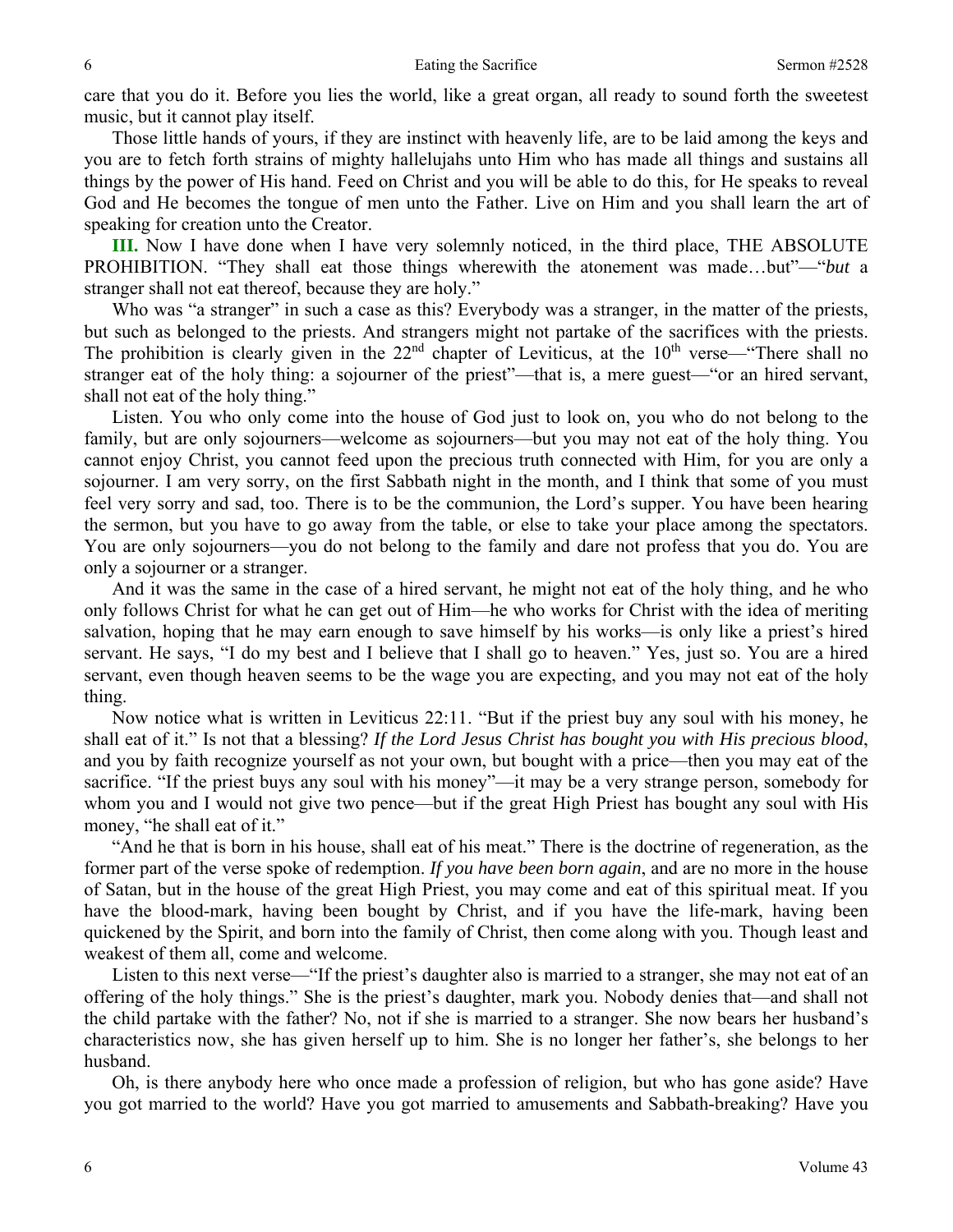got married right away from the Priest, your Father—right away from the church of Christ—right away from the people of God? Then you cannot eat of the holy thing.

Yet listen to one other verse. "But if the priest's daughter be a widow, or divorced, and have no child, and is returned unto her father's house, as in her youth, she shall eat of her father's meat; but there shall no stranger eat thereof." Perhaps there is someone here who says, "I am a widow." I do not mean that your natural husband is dead, but that the world has become dead to you. You went and married into the world for wealth and you have lost it. You are poor now, riches are dead to you. You used to be such a fine woman, but now your face has lost its comeliness, your beauty is dead. Everybody used to admire your talent, but you have not any talent now, and they all give you the cold shoulder. Ah, well, I am not sorry that the world has cast you out and cast you off! Perhaps the men of the world have said concerning you, "We will have no more to do with him." You are divorced, you see.

Long ago, I was divorced from the world. I got a bill of divorcement pretty quickly when I began to preach the Gospel in London. If it were worth while, I could publish some of the cruel and false things that men said. According to them, I was the biggest charlatan and the greatest hypocrite and deceiver who ever lived. That was my bill of divorcement—the world said, "We have done with you"—and I replied, "I have done with you." And so we parted.

There were not many words on my part, but there were a great many on theirs. Well, if it is so with you, if you feel that the world has done with you and you have done with the world, and you are willing to come back to your Father's house, just as in the days of your youth, come along with you. Come in and eat of His dainties, feed upon Christ on earth by faith, and then go up and feed on Him even to the full in glory everlasting.

But you must get away from your stranger husband, for if you cleave to him, you will have to be counted with that which your heart lusts after. What you love shall label you. Where your delight is, where your treasure is, there your heart is—and there your portion is. But if the Lord will help you to escape right away from the clutches of error and sin, then it shall be with you as it was with the priest's daughter—"If she is returned unto her father's house, as in her youth, she shall eat of her father's meat."

"But there shall no stranger eat thereof." If you will not believe on the Lord Jesus Christ, you are a stranger to the commonwealth of Israel—and there is no way of your being made nigh but by the blood of the cross. If you believe in Him, you are "no more strangers and foreigners, but fellow citizens with the saints, and of the household of God." But if you are not bought with His money, or born in His house, then you must remain strangers—and there is no blessing for you, no comfort for you.

The other day, one who had been attending a religious service, and mocking and jesting at everything sacred, said, when he was talked to about it, "Oh, but I am a Christian! Jesus died for me." It was a lie. He had neither part nor lot in the matter, or else he could not have acted profanely as he did. And there are others who talk as he did, but I tell you, sirs, whatever you say, this is what God says, "A stranger shall not eat thereof."

If you have not been born again, you cannot feed upon Christ. But oh, if you will look to Him who died for the sinner, then you shall feed upon Him who lives for the saint. God bless you in both these respects, for Jesus Christ's sake! Amen.

## **EXPOSITION BY C. H. SPURGEON**

### *JOHN 6:41-71*

**Verse 41.** *The Jews then murmured at him,—* 

That is, at our blessed Lord. "The Jews then murmured at him,"

**41-42.** *Because he said, I am the bread which came down from heaven. And they said, Is not this Jesus, the son of Joseph, whose father and mother we know? how is it then that he saith, I came down from heaven?*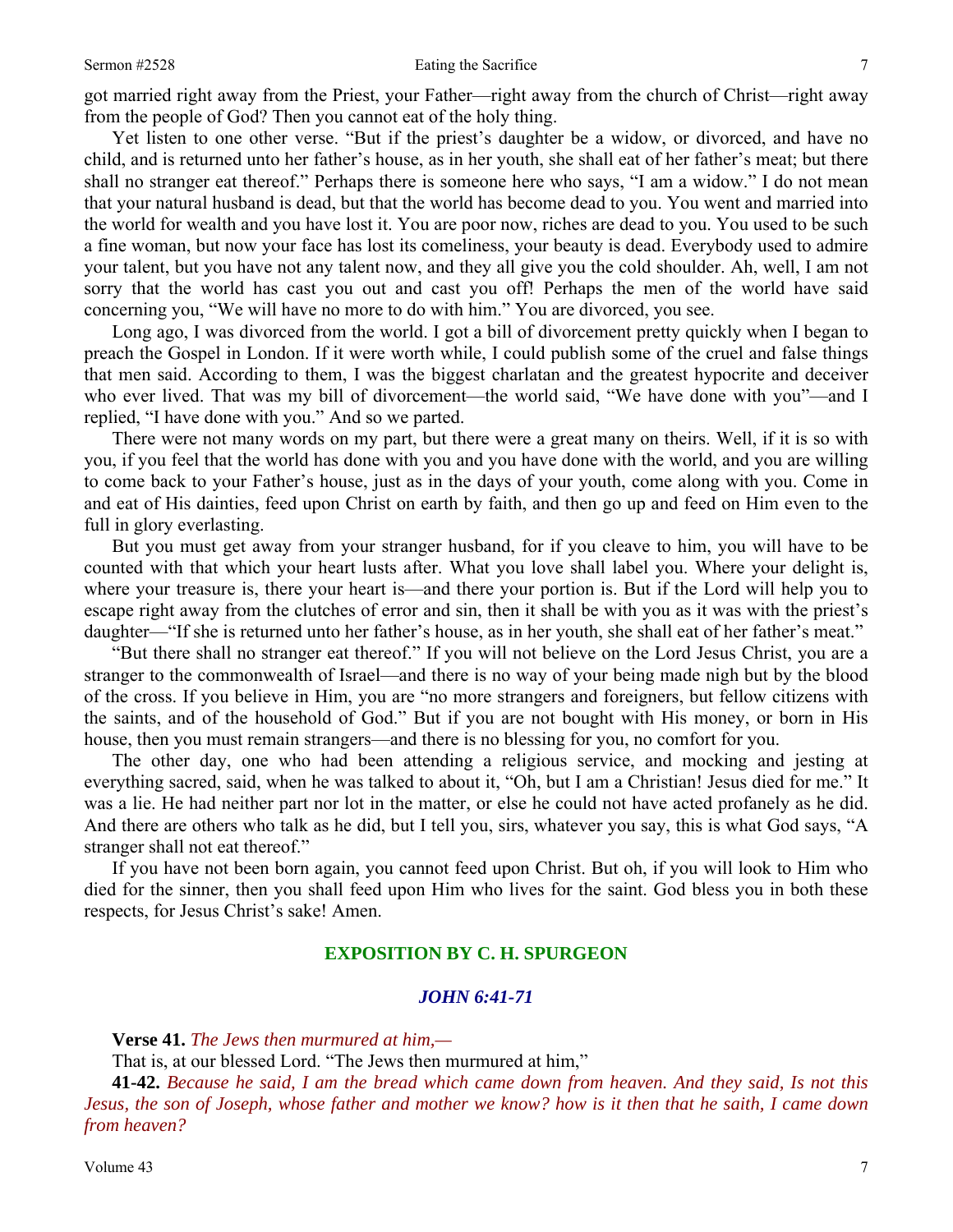There are always some who complain that the Gospel is "too commonplace, too well-known." They already know all that is to be known about it, just as these people knew the mother and father of our Lord Jesus. How could He, who was the son of the carpenter, have come down from heaven? But this ought to have commended Him to them that though He was divine, He became so truly human and so perfectly took upon Himself our nature as to be the son of Joseph—one whose father and mother they knew.

And ought we not to be glad of a Gospel plain enough for a child to grasp, simple enough for the most ignorant to be saved by it? Let us not seek after signs and mysteries, but graciously accept the Gospel which the Lord Himself gives us.

**43-44.** *Jesus therefore answered and said unto them, Murmur not among yourselves. No man can come to me, except the Father which hath sent me draw him: and I will raise him up at the last day.* 

This was high ground for Christ to take. It was as much as to say, "You need not murmur. I did not expect that you would believe in Me. I know that human nature is such that, without a divine work upon the heart, man cannot come to Me, and will not believe in Me. I am not disappointed, or deceived, when you murmur among yourselves, 'No mall can come to me, except the Father which hath sent me draw him."

**45.** *It is written in the prophets, And they shall be all taught of God. Every man therefore that hath heard, and hath learned of the Father, cometh unto me.* 

Nobody else will come to Christ. There is no real Christian in the world but is of God's making. A Christian is a sacred thing, the Holy Ghost has made him so. It takes as much of God's omnipotence to make a believer as to make a world. And only He that created the heavens and the earth can create even as much as a grain of true faith in the heart of man.

**46.** *Not that any man hath seen the Father, save he which is of God, he hath seen the Father.* 

The divine Son has seen the Father. You and I are to believe*—*we cannot see as yet.

**47.** *Verily, verily, I say unto you, He that believeth on me hath everlasting life.* 

He has it even now in possession—a life that can never die out is in the breast of every man who believes in Christ. Oh, what a joy is this!

**48.** *I am that bread of life.* 

Jesus is that bread which feeds the spiritual life and sustains the everlasting life.

**49-50.** *Your fathers did eat manna in the wilderness, and are dead. This is the bread which cometh down from heaven, that a man may eat thereof, and not die.* 

The bread that feeds the undying life is Christ Jesus Himself, whom we do spiritually feed upon and who is the nourishment of our souls.

**51.** *I am the living bread which came down from heaven: if any man eat of this bread, he shall live for ever: and the bread that I will give is my flesh, which I will give for the life of the world.* 

Christ—God incarnate—is the nourishment of faith, the spiritual food of the everlasting life. The new life which God puts into us is not natural, so as to be fed upon natural food, like bread and meat. But it is spiritual and it must live upon spiritual food. That food is nothing less than Christ Jesus Himself.

**52-56.** *The Jews therefore strove among themselves, saying, How can this man give us his flesh to eat? Then Jesus said unto them, Verily, verily, I say unto you, Except ye eat the flesh of the Son of man, and drink his blood, ye have no life in you. Whoso eateth my flesh, and drinketh my blood, hath eternal life; and I will raise him up at the last day. For my flesh is meat indeed, and my blood is drink indeed. He that eateth my flesh, and drinketh my blood, dwelleth in me, and I in him.* 

These Jews would not understand Christ when He spoke very plainly. He did not therefore retract a single word that He had said, but as the first light had dazzled them—and willingly were they dazzled by it—He turned the lantern full upon their faces and made them blind, for the excessive light of the explanation was too much for them. It was not Christ's intent to save them—He was making the light itself to be blindness to them, because they had already refused Him, and now the time was come when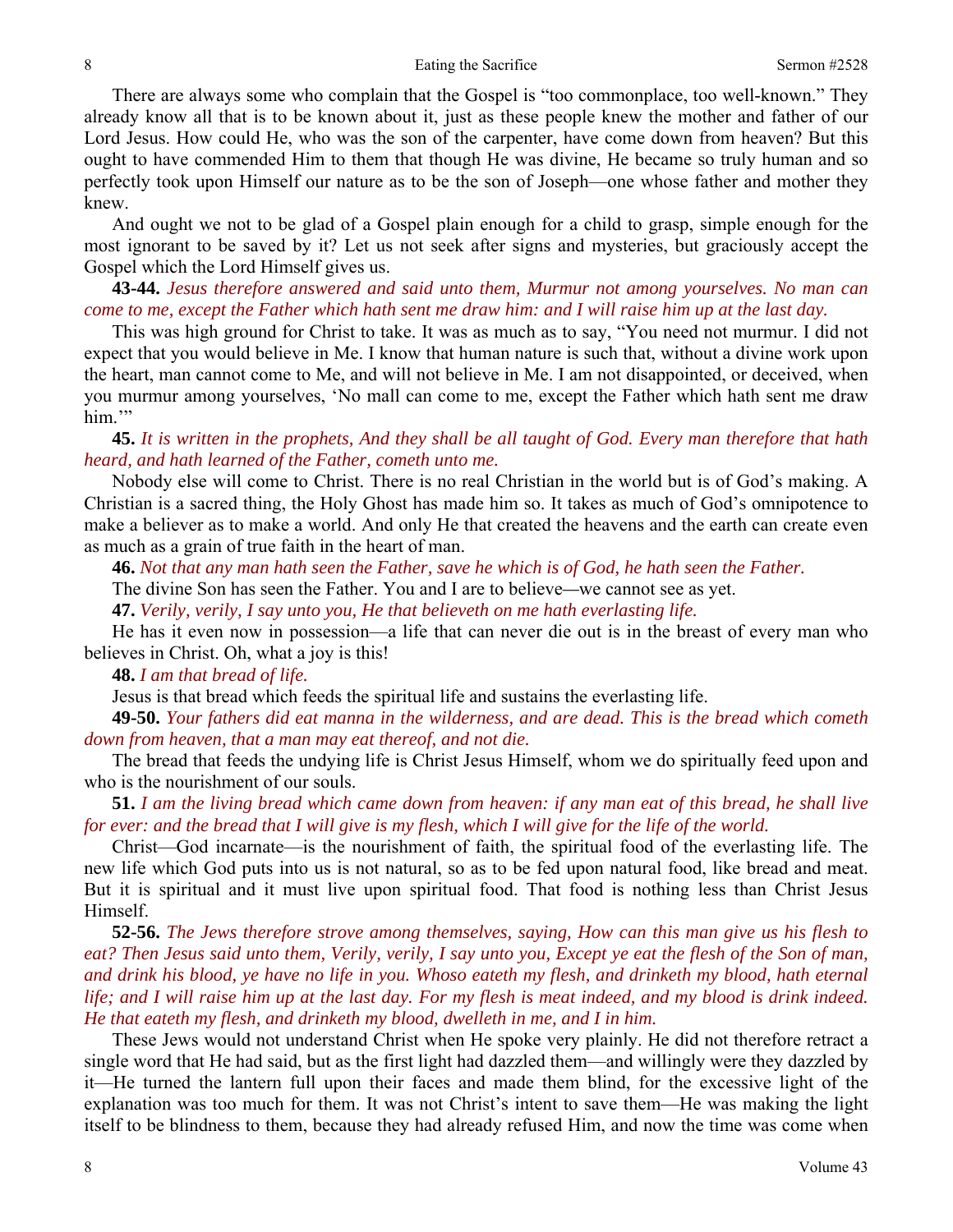the heart of these people must be made yet more gross, that they should not see with their eyes, or hear with their ears. May the Lord never give us up to such a fate as that!

It is a dreadful thing when the light of the Gospel becomes the instrument of blinding men, and it does so still. After a certain degree of willful rejection of it, that which would have been a savor of life unto life can be turned into a savor of death unto death by men's closing their hearts against it.

Yet I wonder and am astonished at our Lord and Master's course of proceeding, that here, when the men do not and will not see, He does but speak the truth the more boldly. Let no man think that Jesus was here alluding to the eating of the bread and drinking of the wine in the Lord's supper. That ordinance was not instituted at that time and there could be no allusion to what did not then exist. It is quite in another sense, in a high spiritual sense, that our mind feeds upon the flesh and blood of Christ. That is to say, the fact that God was made flesh—the fact that Christ died for sin—these are the food of our souls, and thereon our faith grows, and our spirit is strengthened.

**57-58.** *As the living Father hath sent me, and I live by the Father: so he that eateth me, even he shall live by me. This is that bread which came down from heaven: not as your fathers did eat manna, and are dead: he that eateth of this bread shall live for ever.* 

This is spiritual feeding upon spiritual truth.

**59-62.** *These things said he in the synagogue, as he taught in Capernaum. Many therefore of his disciples, when they had heard this, said, This is an hard saying; who can hear it? When Jesus knew in himself that his disciples murmured at it, he said unto them, Doth this offend you? What and if ye shall see the Son of man ascend up where he was before?* 

Let our Master teach us what He pleases, nothing ought to offend a disciple of Christ. It is ours to sit at His feet and receive all His words without caviling. But if we do not believe what He tells us upon some elementary points, what should we do if He were to reveal something more to us—and lead us into the higher and deeper doctrines of His Word?

**63.** *It is the Spirit that quickeneth; the flesh profiteth nothing:* 

That is to say, it is the *meaning* of Christ's words that gives life, not the words themselves. And if we stumble at the letter, and begin to ask, "How can we eat the flesh of Christ?" taking that expression literally, it will kill us. We need to get into the spirit of what He says, the true spiritual meaning of it, for that is where the life lies.

**63-64.** *The words that I speak unto you, they are spirit, and they are life. But there are some of you that believe not.* 

Could that be truly said of any here? "There are some of you that believe not." If so, you know what becomes of unbelievers—you certainly cannot attain the blessings promised to faith. May God grant that, ere this day is quite over, there may not be left one among you that believes not!

**64-66.** *For Jesus knew from the beginning who they were that believed not, and who should betray him. And he said, Therefore said I unto you, that no man can come unto me, except it were given unto him of my Father. From that time many of his disciples went back, and walked no more with him.* 

So it seems that a man may be recognized as a disciple of Christ and yet he may go back and walk no more with Him. Oh, that we may be real disciples—disciples indeed! Oh, that we may be part and parcel of Christ, true branches of the true Vine, living members of the living body of Christ!

**67.** *Then said Jesus unto the twelve,* 

The choice and pick of all His followers. "Then said Jesus unto the twelve,"

**67-68.** *Will ye also go away? Then Simon Peter—*

Who was the ready tongue of the apostles. "Then Simon Peter—"

**68.** *Answered him, Lord, to whom shall we go? thou hast the words of eternal life.* 

That was a very conclusive way of answering one question by another—"Will ye also go away?" "Lord, to whom shall we go? thou hast the words of eternal life." Brother, sister, if we wandered from Christ, where could we go? And how can we leave Him when He has the words of eternal life?